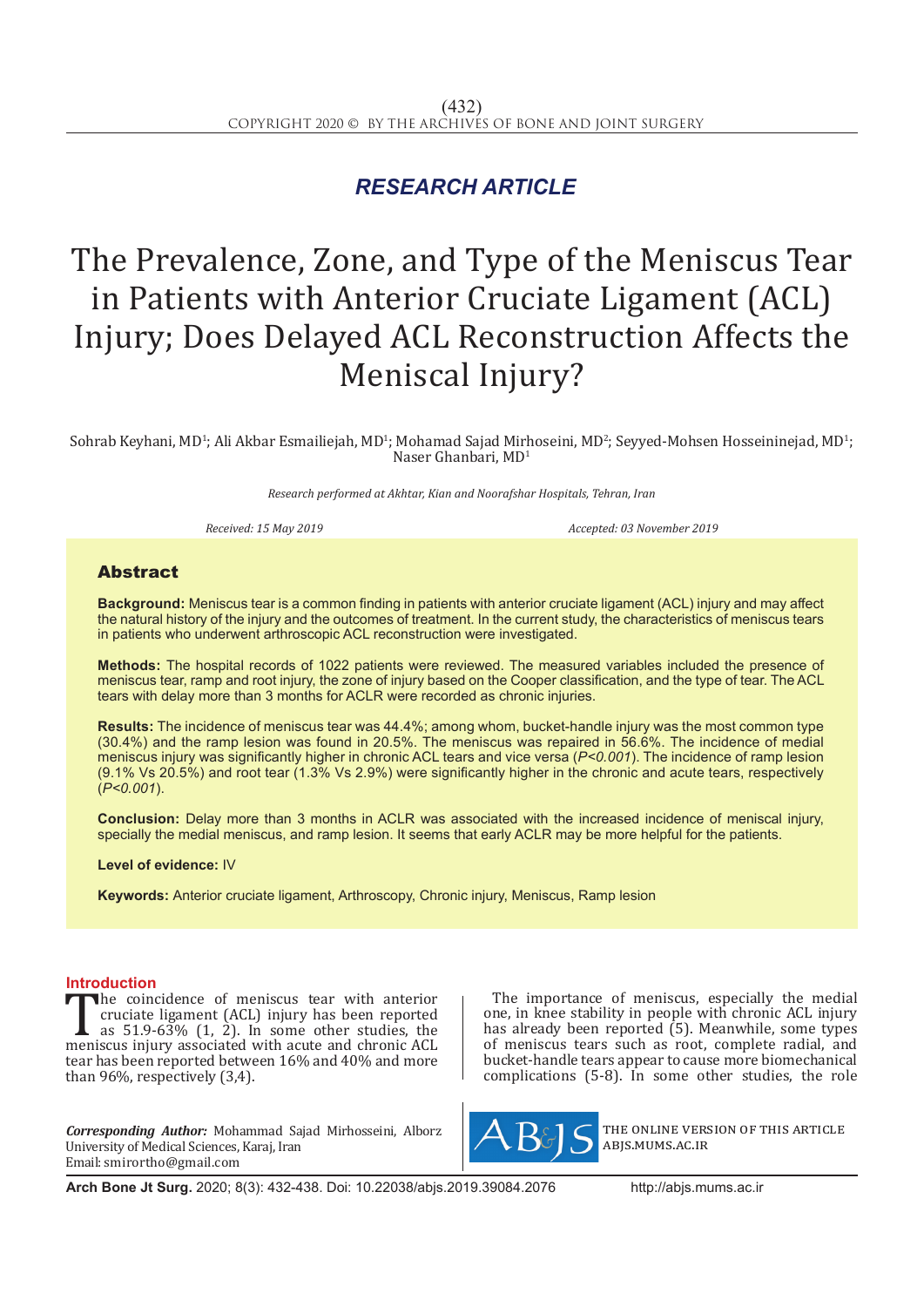THE ARCHIVES OF BONE AND JOINT SURGERY. ABJS.MUMS.AC.IR<br>THE MENISCUS TEAR IN ACL INJURIES VOLUME 8. NUMBER 3. MAY 2020

of the medial meniscus in reducing the anterior tibial translation has been investigated (9).

Appropriate repair of the meniscus injury in these cases can prevent degenerative changes such as osteoarthritis (10-12). Studies have shown that some types of meniscus tear such as a tear in the posterior horn of the medial meniscus are sometimes not diagnosed. Lack of treatment of such injuries may cause knee instability and increased tension on ACL graft (13).

Various studies have investigated the characteristics of the meniscus tear in patients with ACL tear resulted in considerable knowledge (1, 2, 14, 15). Considering these studies, it seems that acute ACL injury is associated with lateral meniscus tear while chronic ACL injury is associated with medial meniscus tear (4, 15-20). In addition, to the best of our knowledge, there is no appropriate data regarding the root tears in this patient population. Further, no study has investigated the location of the meniscus injury based on the Cooper classification (21). However, a study showed that 75% of the medial meniscus tears in patients with ACL defects occur in the peripheral region of the posterior horn which was confirmed by other studies (16,22, 23).

In spite of the large number of the studies, there is lack of knowledge about ramp and root injuries. Additionally, the previous studies had several limitations such as the investigation of only one meniscus (medial or lateral) or no investigation of the meniscus tear pattern. This is while the type and location of the meniscus tear can play an important role in determining the type of intervention as well as the prognosis of the treatment. It seems that the increased time interval between ACL tear and surgery may complicate the meniscus injury and reduce the chance of the repair (15, 26). We aimed to investigate the prevalence of various types of meniscus tear and the zone of these injuries in patients who underwent arthroscopic ACL reconstruction. In addition, it was investigated whether delayed ACL reconstruction could affect the characteristics of the meniscus tear.

#### **Materials and Methods**

In this cross-sectional study, 1147 patients who underwent arthroscopic ACLR in three referral orthopedic hospitals in Tehran during 2016-2017 were enrolled. Before the study, institutional ethical committee approved the study protocol. The inclusion criteria were age between 18 and 45 years and a definite diagnosis of an ACL tear based on physical examination and MR images. Patients with multi-ligament injury, periarticular fracture, previous history of meniscal injury, perigenicular fracture and knee surgery were excluded. Furthermore, patients with revision ACLR were also excluded.

At first, patients with a history suggesting ACL tear were physically examined. If clinical findings confirmed increased anterior tibial translation, MRI was performed. If ACL tear was confirmed by MR images, arthroscopic ACL reconstruction was planned. Preoperatively, the chief surgeon reviewed the MR images to find any potential meniscal injury and determined its location. The demographic data including the age, gender, mechanism

of injury, athletic or nonathletic injury, and the time interval between trauma and surgery were recorded.

At the time of arthroscopy, the condition of the menisci was also carefully examined. Data regarding the meniscus injury including the affected meniscus, type of injury and tear zone were recorded based on Cooper's classification. In Cooper classification, each meniscus is divided to three regions named A to F. The ordering of regions is as follows: In medial meniscus, the posterior, middle and anterior regions are maned A, B and C, respectively, while in lateral meniscus, the anterior, middle and posterior regions are named D, E and F, respectively. Each region is divided to zones 1 to 4 from lateral to medial (21). Further, the meniscocapsular or meniscopopliteal ligaments were arthroscopically observed to find any potential injury in these structures (ramp lesion). The ramp lesion was classified using Thaunat classification. Thaunat et al. classified the medial ramp lesion as follows: meniscocapsular lesion (type I), partial superior lesion (type II), partial inferior lesion (type 3), complete tear in red-red zone (type 4), and double tear (type 5) (27). We used this classification for the lateral meniscus except that type 1 was considered as meniscopopliteal lesion. Additionally, the presence of root tear, loose body in the joint, and chondral lesion were recorded.

In the current study, if the surgery was delayed for more than 3 months after the injury, the ACL tear was considered as chronic injury. Consequently, if the patient underwent ACLR during the first 3 months after the surgery, the ACL tear was considered as acute injury. The patients were divided into two groups based on the chronicity of the ACL injury. Different features of the meniscus injury were compared between the two groups.

#### *Statistics*

Chi square test or Fisher's exact test were used to compare the qualitative data between the patients with acute and chronic ACL injury. It should be noted that in all the tables presented; percentages were calculated based on 470 meniscus tears, not the number of the patients with torn meniscus (454 patients). For this reason, in some cases, the figures presented for the prevalence may be slightly different from those shown in the tables. *P<0.05* was considered significant.

#### **Results**

One hundred and twenty-five patients were excluded due to missing data and the study was completed with 1022 patients. Table 1 represents the demographic characteristics of these patients.

The meniscus tear was found arthroscopically in 454 patients (44.4%). Sixteen (3.5 %) patients had a triple lesion. Thus, in total, 470 menisci were torn. Regarding these 16 patients, the medial meniscus was torn in 241 patients (51.3%) and the lateral meniscus in 229 cases (48.7%). In other words, the incidence of isolated medial or lateral meniscus in all 1022 patients was 22% and 20.8%, respectively, and the incidence of tear in both menisci was 1.6%. Of the patients with meniscus tear,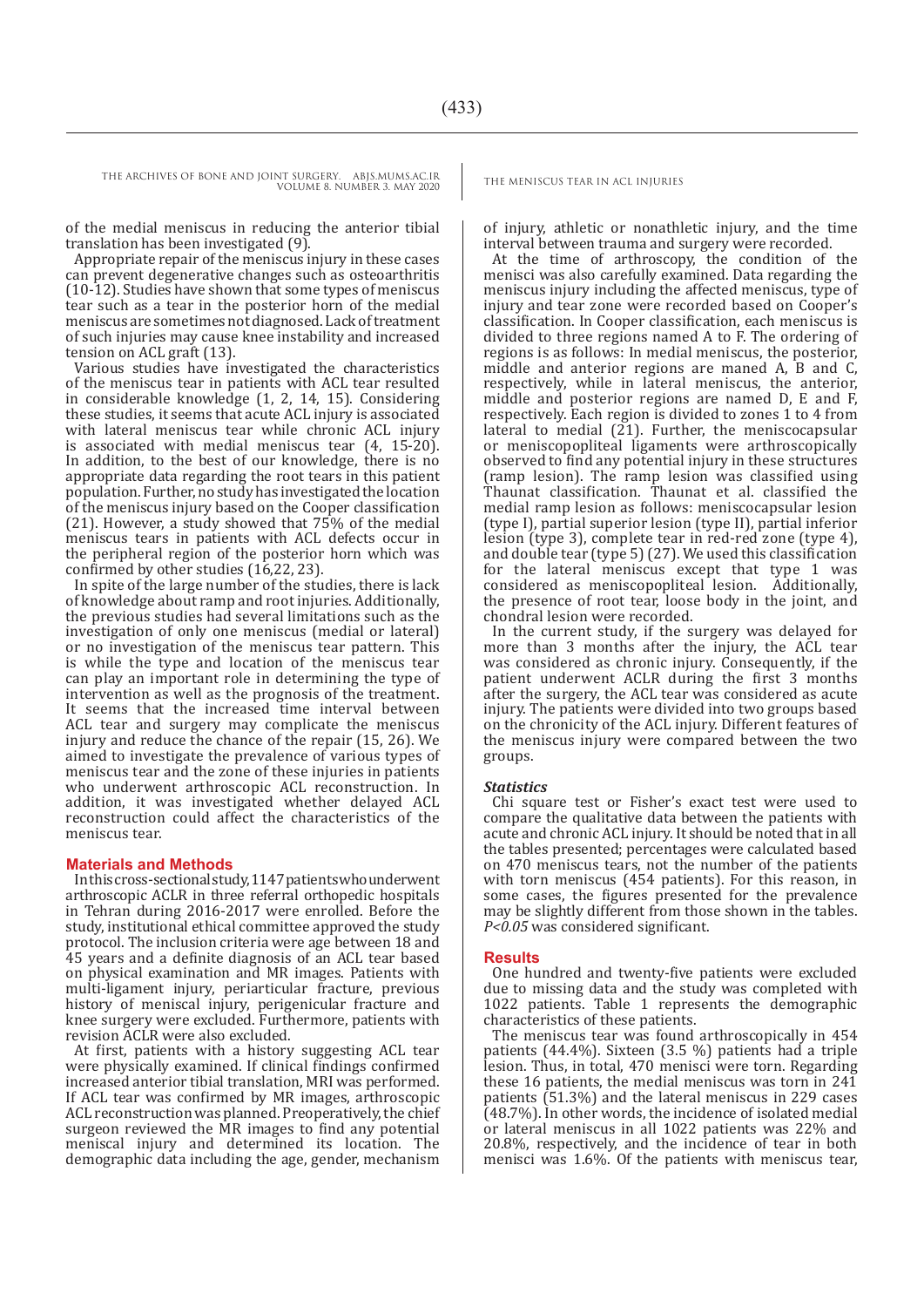THE ARCHIVES OF BONE AND JOINT SURGERY. ABJS.MUMS.AC.IR THE MENISCUS TEAR IN ACL INJURIES VOLUME 8. NUMBER 3. MAY 2020

| Table 1. Demographic characteristics of the patients with ACL injury |                                               |                                           |  |  |  |
|----------------------------------------------------------------------|-----------------------------------------------|-------------------------------------------|--|--|--|
| No.                                                                  |                                               | 1022                                      |  |  |  |
| Age $(y)$                                                            |                                               | $28.9 \pm 7$ (18-45)                      |  |  |  |
| Gender                                                               | Male                                          | 938 (91.8%)                               |  |  |  |
|                                                                      | Female                                        | 84 (8.2%)                                 |  |  |  |
| Side of injured knee                                                 | Right<br>Left                                 | 668 (65.4%)<br>354 (34.6%)                |  |  |  |
| <b>Mechanism of injury</b>                                           | Direct trauma<br>falling down<br>Knee torsion | 535 (52.3%)<br>345 (33.8%)<br>142 (13.9%) |  |  |  |

27.3% were assigned to the acute ACL tear group and the rest to the chronic ACL tear group (72.7%).

Bucket-handle tear was the most common type followed by radial and flap tears [Table 2]. Meniscus repair and meniscectomy were performed in 266 (57%) and 204 menisci (43%), respectively.

Based on the Cooper classification, B3 was the most involved meniscal zone (8.9%) followed by D1 (8.5%) and C1 (8.3%) [Table 3].

Ramp lesion was found in 93 patients (9.1% of all patients with ACL tear and 20.5% of patients with meniscus injury): meniscocapsular tear in 82 patients (88.2%) meniscopopliteal tear in 11 patients (11.9%). The most common type of ramp lesion was type I (56 patients, 60.2%) followed by type V (15 patients, 16.1%), IV (12 patients, 12.9%), II (6 patients, 6.4%) and III (4

| Table 2. The types of medial and lateral meniscus tear in patients with ACL injury |                        |                  |              |  |  |
|------------------------------------------------------------------------------------|------------------------|------------------|--------------|--|--|
|                                                                                    | <b>Medial meniscus</b> | Lateral meniscus | <b>Total</b> |  |  |
| Radial                                                                             | 48 (1.9%)              | 79 (34.5%)       | 127 (27%)    |  |  |
| <b>Bucket-handle</b>                                                               | 86 (35.7%)             | 57 (24.9%)       | 143 (30.4%)  |  |  |
| Longitudinal                                                                       | 34 (14.1%)             | 26 (11.4%)       | 60 (12.8%)   |  |  |
| <b>Flap</b>                                                                        | 62 (25.7%)             | 47 (20.5%)       | 109 (23.2%)  |  |  |
| Horizontal                                                                         | $11(4.6\%)$            | 20 (8.7%)        | $31(6.6\%)$  |  |  |
| <b>Total</b>                                                                       | 241 (100%)             | 229 (100%)       | 470 (100%)   |  |  |

| Table 3. The frequency of torn zone based on Cooper classification in patients with ACL injury |           |                |  |  |
|------------------------------------------------------------------------------------------------|-----------|----------------|--|--|
| Zone of tear                                                                                   | Frequency | Percentage*    |  |  |
| A1                                                                                             | 21        | 4.5            |  |  |
| $\rm A2$                                                                                       | 23        | 4.9            |  |  |
| A3                                                                                             | 24        | 5.1            |  |  |
| B1                                                                                             | 37        | 7.9            |  |  |
| B2                                                                                             | 19        | $\overline{4}$ |  |  |
| B <sub>3</sub>                                                                                 | 42        | 8.9            |  |  |
| C1                                                                                             | 39        | 8.3            |  |  |
| C2                                                                                             | 6         | 1.3            |  |  |
| $\operatorname{C3}$                                                                            | 29        | 6.2            |  |  |
| D1                                                                                             | 40        | 8.5            |  |  |
| D <sub>2</sub>                                                                                 | $10\,$    | 2.1            |  |  |
| D <sub>3</sub>                                                                                 | 18        | 3.8            |  |  |
| E1                                                                                             | 28        | 5.9            |  |  |
| $\mathop{\mathrm{E2}}$                                                                         | 26        | 5.5            |  |  |
| E3                                                                                             | 33        | $\overline{7}$ |  |  |
| F1                                                                                             | 29        | 6.2            |  |  |
| F2                                                                                             | 19        | $\overline{4}$ |  |  |
| F3                                                                                             | 27        | 5.7            |  |  |

\* The percentages were calculated based on the total number of the torn menisci (470)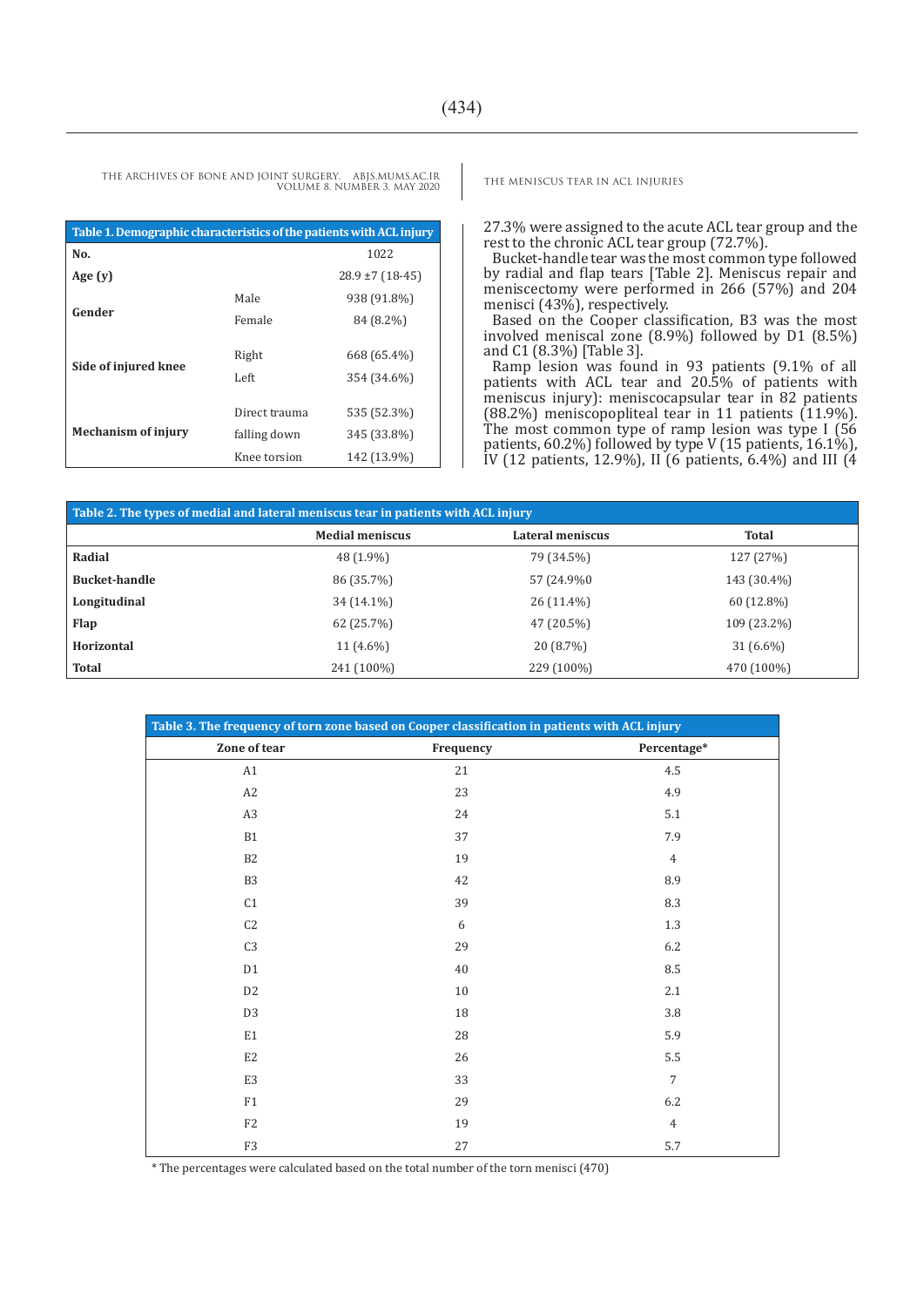THE ARCHIVES OF BONE AND JOINT SURGERY. ABJS.MUMS.AC.IR THE MENISCUS TEAR IN ACL INJURIES VOLUME 8. NUMBER 3. MAY 2020

**Table 4. Comparing the incidence of medial and lateral meniscus tear, type of tear, type of treatment, and the incidence of ramp injury, root injury, chondral lesion and loose body between patients with acute and chronic ACL injury**

|                        |                                  | Acute group             | Chronic group             | P-value |
|------------------------|----------------------------------|-------------------------|---------------------------|---------|
|                        | <b>Medial / Lateral meniscus</b> | 35 (28.2%) / 89 (71.8%) | 206 (59.5%) / 140 (40.5%) | < 0.001 |
| type of<br>tear        | Radial<br>Bucket-Handle          | 44 (35.5%)<br>36 (29%)  | 83 (24%)<br>107 (30.9%)   |         |
|                        | Longitudinal                     | $7(5.6\%)$              | 53 (15.3%)                | 0.024   |
|                        | Flap                             | 29 (23.4%)              | 80 (23.1%)                |         |
|                        | Horizontal                       | $8(6.5\%)$              | 23 (6.6%)                 |         |
| Ramp injury            |                                  | 9(7.25%)                | 84 (24.3%)                | < 0.001 |
| Root injury            |                                  | 12 (9.7%)               | $1(0.3\%)$                | < 0.001 |
| <b>Chondral lesion</b> |                                  | 12 (9.7%)               | 28 (8.1%)                 | 0.587   |
| Loose body             |                                  | $3(2.4\%)$              | $5(1.4\%)$                | 0.472   |

patients, 4.3%).

The bucket-handle injury was the most common type of tear in males (30%) followed by radial tear (7%) while in females the radial tear was the most common type (36%) followed by the bucket-handle tear (32%). Further, meniscocapsular injury was found in 77 males and five females. All 11 meniscopopliteal tears were found in males.

There were 103 athletes in the current study including 65 football players, 17 volleyball players, nine taekwondo players, five wrestlers, four boxers and three basketball players; among whom, 71 patients had meniscus tear (68.9%). The incidence of various types of meniscus tear in athletes was as follows: radial in 22.3%, buckethandle in 19.4%, longitudinal in 9.7%, flap in 11.7%, and horizontal in 5.8%. The most commonly involved zones in the athletes were C3 (8 patients), C1 (7 patients), and E2 and F1 (each in 6 patients). Also, zones B3, E1 and E3 were involved each in 5 patients. The meniscocapsular and meniscopopliteal injuries were found in 8 and 1 athlete patients, respectively.

Arthroscopic findings confirmed the preoperative findings on MR images regarding the meniscus injury in 974 patients (95.3%). However, the preoperative diagnosis of meniscus tear was not possible in 48 patients utilizing the MR images. The zones in which these meniscal injuries had occurred were as follows:

b1, b2, c3 and f2 each in one case, f1 in two cases, c1 and d3 each in three cases, d1 in four cases, e1 in five cases, e2 and f3 each in six cases and e3 in 15 cases. In the current study, there was no case of false positive diagnosis of the meniscus injury.

The lateral meniscus tear was significantly higher than medial meniscus in patients with acute ACL injury (*P<0.001*) [Table 4]. The incidence of radial and longitudinal meniscal tears were significantly different between acute and chronic groups (*P=0.024*) [Table 4]. The incidence of the ramp lesion was significantly higher in chronic group (7.25% vs 24.3%; *P<0.001*) [Table 4]. The incidence of the root tear was 1.3% in all patients (13/1022) and 2.9% in patients with a meniscus tear  $(13/454)$ . The incidence of root tear in acute ACL injuries was significantly higher compared to the chronic injuries (*P<0.001*) [Table 4]. The incidence of chondral lesion (40 patients) and loose body (8 patients) were 8.8% and 1.8% among patients with ACL and meniscus tears, respectively. As shown in table 4, there was no significant difference between acute and chronic groups in terms of the incidence of chondral lesion (*P=0.587*) and loose body (*P=0.472*).

Meniscal repair was performed in 52 patients (41.9%) and 152 patients (43.9%) in acute and chronic groups, respectively. Other patients underwent menisectomy. Patients with triple lesions were all male and nonathletic; all of whom also had a chronic ACL tear.

#### **Discussion**

Many surgeons and authors have investigated the incidence of meniscus tear in patients with ACL injury and tried to find the potential relationship between the chronicity of ACL injury and different features of meniscus tear. Identifying the meniscus tear is important as it can affect the prognosis and decision making for treatment. It has been shown that the presence of a concomitant meniscus tear treated with repair or meniscectomy in patients who underwent ACLR may increase the risk of knee osteoarthritis (28, 29). However, considering the lack of similar studies and shortcomings of the previous studies such as insufficient number of enrolled patients, the current study was conducted.

In the current study, the incidence of meniscal tear in patients with ACL injury was 44.4%. As this study was conducted in referral centers, the following results might be different from what is reported in general population and literature, particularly in athletics. The most common type of meniscus tear was the bucket-handle tear (more than 30%), followed by radial  $(27%)$  and flap  $(23%)$ tears. The incidence of isolated medial or lateral meniscus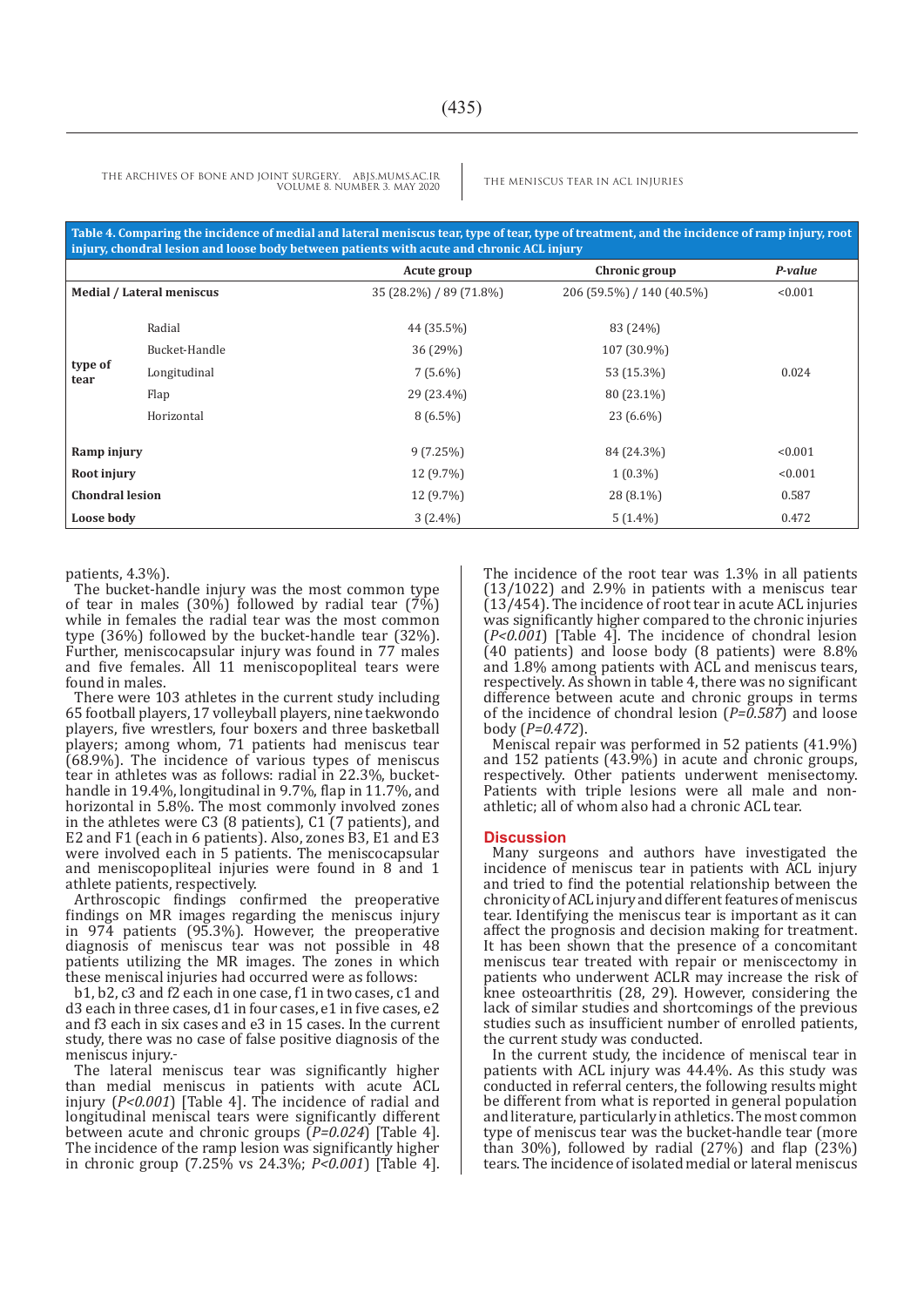THE ARCHIVES OF BONE AND JOINT SURGERY. ABJS.MUMS.AC.IR THE MENISCUS TEAR IN ACL INJURIES VOLUME 8. NUMBER 3. MAY 2020

tears was 22% and 20.8%, respectively. Furthermore, the incidence of both menisci tear was about 1.6%. On the other hand, 51.3% of total meniscus tears occurred in the medial meniscus and 48.7% in the lateral meniscus. The most common zones of meniscus tear were B3 (8.9%) in medial meniscus and D1 (8.5%) in lateral meniscus. The incidence of ramp injury in all patients with ACL tear was about 9.1% while it was about 20% in patients with ACL and meniscus tears. The majority of ramp lesions were found in the meniscocapsular region and only about 12% of them were in the meniscopopliteal region or the posterior meniscotibial ligament. Furthermore, the incidence of root tear in all patients with ACL injury was about 1.3% and about 2.9% in patients with a meniscus tear. It was found that more than half of the torn menisci were repairable, and for the other half, meniscectomy had to be performed due to the torn zone or the type of the tear. The incidence of ACL tear in athletes was significantly higher compared to all patients with an ACL injury (about 69% vs. 44%). The majority (about 3/4) of the patients with a meniscus tear suffered from a chronic ACL injury. In addition, it was found that the incidence of the lateral meniscus tear was higher in the acute ACL injury while the medial meniscus was more involved in chronic ACL injury. An interesting finding of the current study which was limitedly investigated in the previous studies was that the incidence of radial meniscus tear was significantly higher in patients with acute injury compared to the patients with chronic injury (35.5% vs. 24%). The incidence of ramp injury was significantly higher in the chronic ACL injuries while, reversely, the incidence of root tear was significantly higher in acute injuries.

The incidence of meniscus tear in patients who underwent ACLR has been reported between 51.9% to 63% (1, 2, 17). However, the incidence of isolated tear of the medial meniscus and lateral meniscus and rupture of the both menisci has been reported from 13.9% to 29%, 19% to 24.9%, and 9% to 15%, respectively (1, 2, 17). Like the current study, limited studies have confirmed that the risk of a complex meniscus tear in professional athletes is higher than that in others (1). Although controversial, it has been reported that the longitudinal tear was the most common type of meniscus tear in ACL patients (17). In another study, single longitudinal vertical split tear followed by flap and radial ones were the most common meniscal injuries (15). The incidence of ramp injury in previous studies was reported between 9.6% and 40% (20, 30). Furthermore, in similar studies, the incidence of tear of the posterior root of lateral meniscus was reported between 3.5% and 5.2% (31, 32).

The relationship between the chronicity of ACL tear and the risk of meniscus injury and its features remained controversial. Gadeyne et al. demonstrated that the time interval between trauma and ACLR was significantly correlated with the medial meniscus tear, while, in contrast to the current study, they did not find a correlation between the chronicity of ACL injury and the type of meniscus tear (17). Similarly, Demirağ et al also found that delay in ACLR could be associated with

an increased risk of meniscus injury (14). Yoo et al, in a study using serial MR images, showed that if the ACLR had been delayed, the probability of the medial meniscus tear would have increased (18). In contrast, Michalitsis et al. showed that the time interval between the ACL tear and surgery could not be a risk factor for meniscus tear (2). Feutch et al. reported that the root of lateral meniscus was torn in  $10\%$  of the patients with ACL injury who underwent ACLR within the first five months (33). Di Vico et al. found that the risk of Ramp injury was significantly higher in patients who underwent surgery during the first six months of ACL tear than other patients (20). In line with the current study, Liu et al. found that the ramp injury had a logarithmic correlation with the time passed from the injury (19). It may be possible that different definitions of chronic ACL injury can affect the outcomes resulting in these controversial findings. In addition, there are several features of the meniscus tear in ACL patients which have not been appropriately investigated in previous studies. To our knowledge, there was no study addressing the relationship between the chronicity of ACL tear and the risk of root tear or there was no study investigating the incidence of meniscus tear in different zones based on Cooper's classification which should be considered in future studies.

Like all other studies, the current study also had some limitations. As the most important limitations there was no possibility of the patients' follow up and we could not assess the effect of treatment (repair or meniscectomy) on the clinical and functional status of the patients, including knee pain. Another limitation, especially in chronic patients, was that patients did not remember the precise time interval between the injury and surgery and reported an approximate duration of time.

The current study showed that the meniscus tear is a common finding in patients with ACL rupture. Chronic ACL injuries can be associated with increased risk of the meniscus tear, especially medial meniscus, and ramp lesion. Therefore, it seems that earlier ACLR may be more helpful for the patients. However, root injuries were significantly higher in acute injuries. In the current study, no relationship was found between the reparability of the meniscus tear and the chronicity of ACL injury.

#### **Acknowledgements**

This article has been extracted from the thesis written by Dr Mohamad Sajad Mirhoseini in the school of medicine, Shahid Beheshti University of Medical Sciences (Registration No. 71).

Sohrab Keyhani MD1 Ali Akbar Esmailiejah MD1 Mohamad Sajad Mirhoseini MD2 Seyyed-Mohsen Hosseininejad MD1 Naser Ghanbari MD1 1 Shahid Beheshti University of Medical Sciences, Tehran, Iran

2 Alborz University of Medical Sciences, Karaj, Iran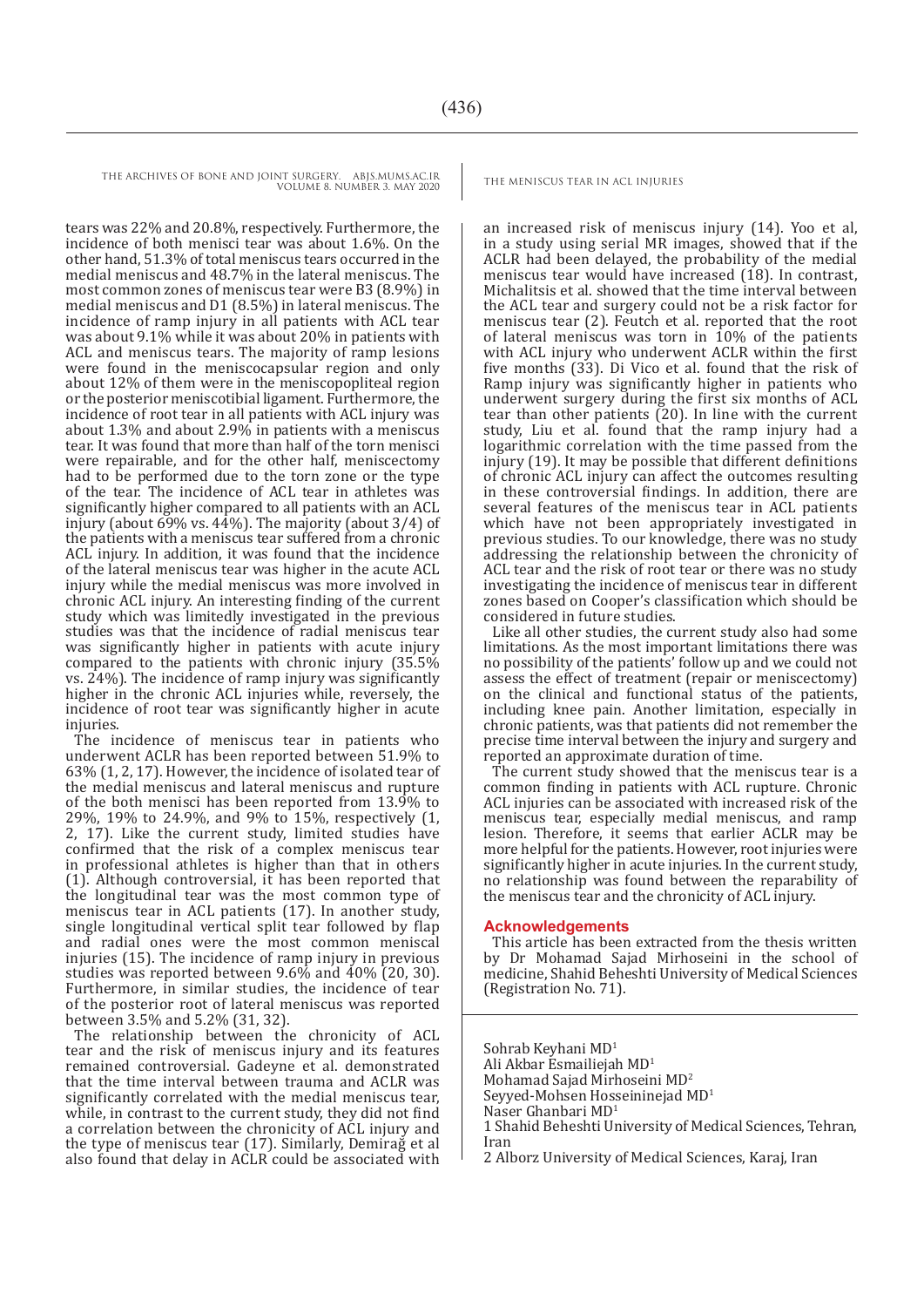THE ARCHIVES OF BONE AND JOINT SURGERY. ABJS.MUMS.AC.IR<br>THE MENISCUS TEAR IN ACL INJURIES VOLUME 8. NUMBER 3. MAY 2020

#### **References**

- 1. Cain Jr EL, Fleisig GS, Ponce BA, Boohaker HA, George MP, McGwin Jr G, Andrews JR, Lemak LJ, Clancy Jr WG, Dugas JR. Variables associated with chondral and meniscal injuries in anterior cruciate ligament surgery. The journal of knee surgery. 2017;30(07):659-67.
- 2. Michalitsis S, Vlychou M, Malizos KN, Thriskos P, Hantes ME. Meniscal and articular cartilage lesions in the anterior cruciate ligament-deficient knee: correlation between time from injury and knee scores. Knee Surgery, Sports Traumatology, Arthroscopy. 2015;23(1):232-9.
- 3. Bellabarba C, Bush-Joseph CA, Bach JB. Patterns of meniscal injury in the anterior cruciate-deficient knee: a review of the literature. American journal of orthopedics (Belle Mead, NJ). 1997; 26(1):18-23.
- 4. Warren RF, Levy IM. Meniscal lesions associated with anterior cruciate ligament injury. Clinical orthopaedics and related research. 1983(172):32-7.
- 5. Forkel P, Herbort M, Sprenker F, Metzlaff S, Raschke M, Petersen W. The biomechanical effect of a lateral meniscus posterior root tear with and without damage to the meniscofemoral ligament: efficacy of different repair techniques. Arthroscopy: The Journal of Arthroscopic & Related Surgery. 2014; 30(7):833-40.
- 6. LaPrade CM, Jansson KS, Dornan G, Smith SD, Wijdicks CA, LaPrade RF. Altered tibiofemoral contact mechanics due to lateral meniscus posterior horn root avulsions and radial tears can be restored with in situ pull-out suture repairs. JBJS. 2014; 96(6):471-9..
- 7. Ode GE, Van Thiel GS, McArthur SA, Dishkin-Paset J, Leurgans SE, Shewman EF, Wang VM, Cole BJ. Effects of serial sectioning and repair of radial tears in the lateral meniscus. The American journal of sports medicine. 2012; 40(8):1863-70.
- 8. Schillhammer CK, Werner FW, Scuderi MG, Cannizzaro JP. Repair of lateral meniscus posterior detachment lesions: a biomechanical evaluation. The American journal of sports medicine. 2012; 40(11):2604-9.
- 9. Papageorgiou CD, Gil JE, Kanamori A, Fenwick JA, Woo SL, Fu FH. The biomechanical interdependence between the anterior cruciate ligament replacement graft and the medial meniscus. The American journal of sports medicine. 2001; 29(2):226-31.
- 10.Jin Hwan A, Lee YS, Yoo JC, Chang MJ, Koh KH, Kim MH. Clinical and Second-Look Arthroscopic Evaluation of Repaired Medial Meniscus in Anterior Cruciate Ligament—Reconstructed Knees. The American journal of sports medicine. 2010; 38(3):472-7.
- 11.Melton JT, Murray JR, Karim A, Pandit H, Wandless F, Thomas NP. Meniscal repair in anterior cruciate ligament reconstruction: a long-term outcome study. Knee Surgery, Sports Traumatology, Arthroscopy.

2011; 19(10):1729.

- 12.Stein T, Mehling AP, Welsch F, von Eisenhart-Rothe R, Jäger A. Long-term outcome after arthroscopic meniscal repair versus arthroscopic partial meniscectomy for traumatic meniscal tears. The American journal of sports medicine. 2010; 38(8):1542-8.
- 13.Ahn JH, Bae TS, Kang KS, Kang SY, Lee SH. Longitudinal tear of the medial meniscus posterior horn in the anterior cruciate ligament–deficient knee significantly influences anterior stability. The American journal of sports medicine. 2011; 39(10):2187-93.
- 14.Demirağ B, Aydemir F, Daniş M, Ermutlu C. Incidence of meniscal and osteochondral lesions in patients undergoing delayed anterior cruciate ligament reconstruction. Acta orthopaedica ET traumatologica turcica. 2011;45(5):348-52.
- 15.Keene GC, Bickerstaff D, Rae PJ, Paterson RS. The natural history of meniscal tears in anterior cruciate<br>ligament insufficiency. The American journal of ligament insufficiency. The American journal of sports medicine. 1993; 21(5):672-9.
- 16.Cerabona F, Sherman MF, Bonamo JR, Sklar J. Patterns of meniscal injury with acute anterior cruciate ligament tears. The American journal of sports medicine. 1988; 16(6):603-9.
- 17.Gadeyne S, Besse JL, Galand-Desme S, Lerat JL, Moyen B. Analysis of meniscal lesions accompanying anterior cruciate ligament tears: a retrospective analysis of 156 patients. Revue de chirurgie orthopedique ET reparatrice de l'appareil moteur. 2006;92(5):448-54.
- 18.Yoo JC, Ahn JH, Lee SH, Yoon YC. Increasing incidence of medial meniscal tears in nonoperatively treated anterior cruciate ligament insufficiency patients documented by serial magnetic resonance imaging studies. The American journal of sports medicine. 2009;37(8):1478-83.
- 19.Liu X, Feng H, Zhang H, Hong L, Wang XS, Zhang J. Arthroscopic prevalence of ramp lesion in 868 patients with anterior cruciate ligament injury. The American journal of sports medicine. 2011;39(4):832-7.
- 20.Di Vico G, Di Donato SL, Balato G, Correra G, D'Addona A, Maffulli N, Rosa D. Correlation between time from injury to surgery and the prevalence of ramp and hidden lesions during anterior cruciate ligament reconstruction. A new diagnostic algorithm. Muscles, ligaments and tendons journal. 2017;7(3):491.
- 21.Rao AJ, Erickson BJ, Cvetanovich GL, Yanke AB, Bach Jr BR, Cole BJ. The meniscus-deficient knee: biomechanics, evaluation, and treatment options. Orthopaedic journal of sports medicine. 2015;3(10):2325967115611386.
- 22.Smith III JP, Barrett GR. Medial and lateral meniscal tear patterns in anterior cruciate ligament-